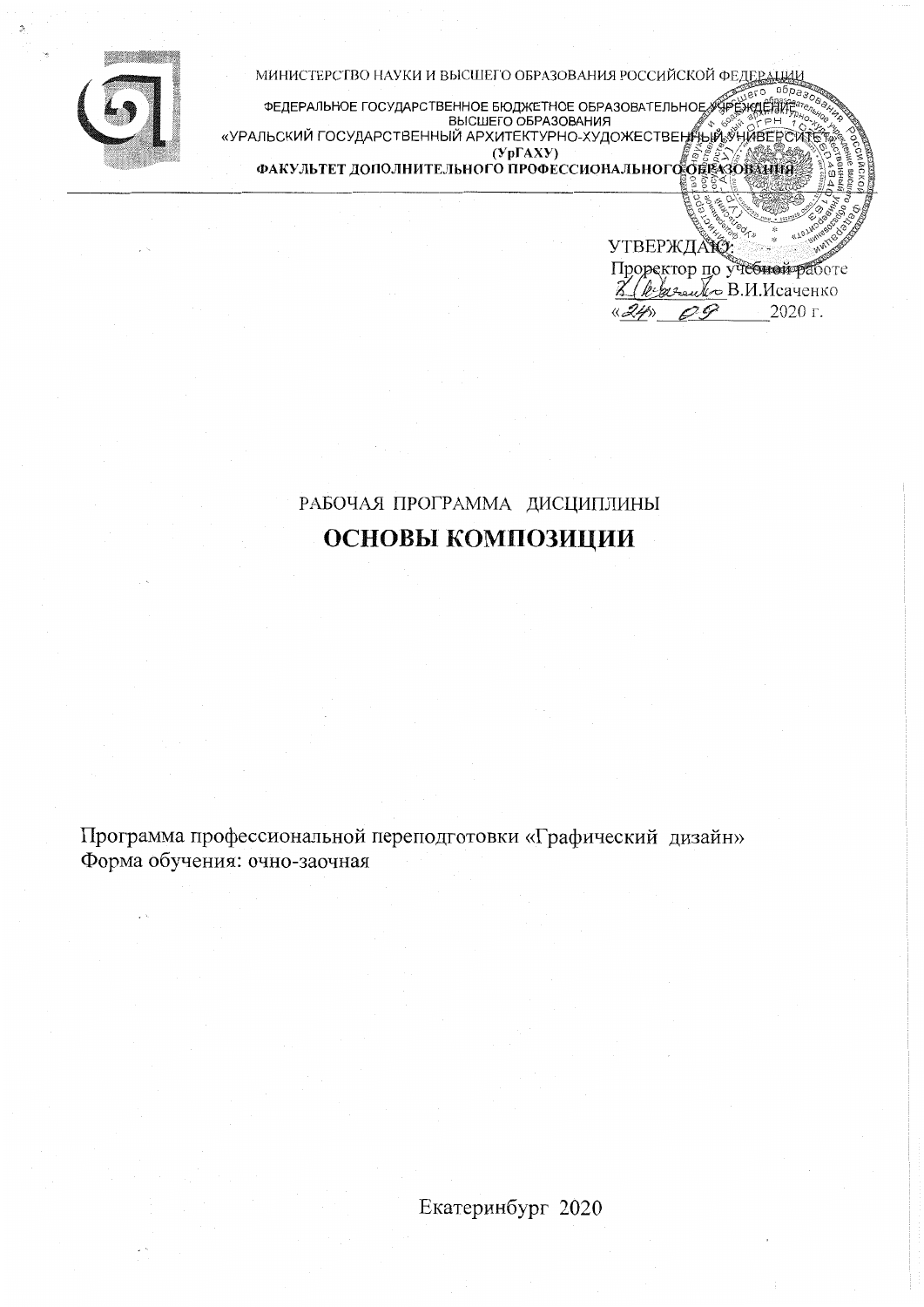# 1. ОБШАЯ ХАРАКТЕРИСТИКА ПРОГРАММЫ

#### Место дисциплины в структуре образовательной программы, связи с другими дисци- $1.1$ плинами.

Лиспиплина «Основы композиции» входит в базовый модуль дисциплин программы профессиональной переподготовки «Графический дизайн»

Лостигнутый в ходе изучения рассматриваемой дисциплины уровень профессиональной полготовки является необходимым для дальнейшего освоения дисциплины проектного и профессионально-технического модуля.

происходит формирование у обучающегося процессе изучения дисциплины B профессиональных компетенций для выполнения нового вида профессиональной деятельности при закреплении практических навыков, умения и владения основами композиции, в соответствии с квалификационными требованиями профессионального стандарта по профессии графический дизайнер.

#### Аннотация содержания дисциплины:  $1.2$

Освоения дисциплины направлено на формирование профессиональных компетенций и возможности продемонстрировать принципы функционирования композиции и получение принципиальное устройство компоновочного пространства; современные и традиционные коммуникативные технологии в графическом дизайне; современные компьютерные технологии, необходимые в его проектной деятельности, овладении комплексом информационнотехнологических знаний, навыками работы с линией, пятном, шрифтом, информацией о элементах компоновочного пространства, работать конструкционно-материальных  $\mathcal{C}$ классическими и современными.

Определение композиционных приемов и стилистических особенностей проектируемого объекта визуальной информации, идентификация и коммуникация.

# 1.3 Краткий план построения процесса изучения дисциплины:

Процесс изучения дисциплины включает лекции и работу, в рамках которой обучающийся выполняют практические упражнения. При изучении дисциплины применяются формы интерактивного обучения, технологии взаимооценки.

Форма заключительного контроля при промежуточной аттестации - зачет.

Зачет по дисциплине носит интегрированный характер, учитывающий результаты оцеучастия обучающихся в аудиторных занятиях, качества и своевременности выполнения нивания практических (графических) упражнений

#### 1.4. Планируемые результаты обучения по дисциплине

Изучение дисциплины является этапом формирования у обучающегося новых компетенций: формирование знаний, умений и навыков работы со шрифтами.

Способность обосновать свои предложения при разработке проектной идеи, основано на концептуальном, творческом подходе к решению дизайнерских задач (ПК-2)

Способность применять методы научных исследований при создании дизайн-проектов и обосновать новизну собственных концептуальных исследований (ПК-12)

Результаты освоения дисциплины направлены на формирование профессиональных компетенций и получение возможности продемонстрировать следующие результаты:

общие принципы функционирования композиции и принципиальное знать устройство компоновочного пространства; современные и традиционные коммуникативные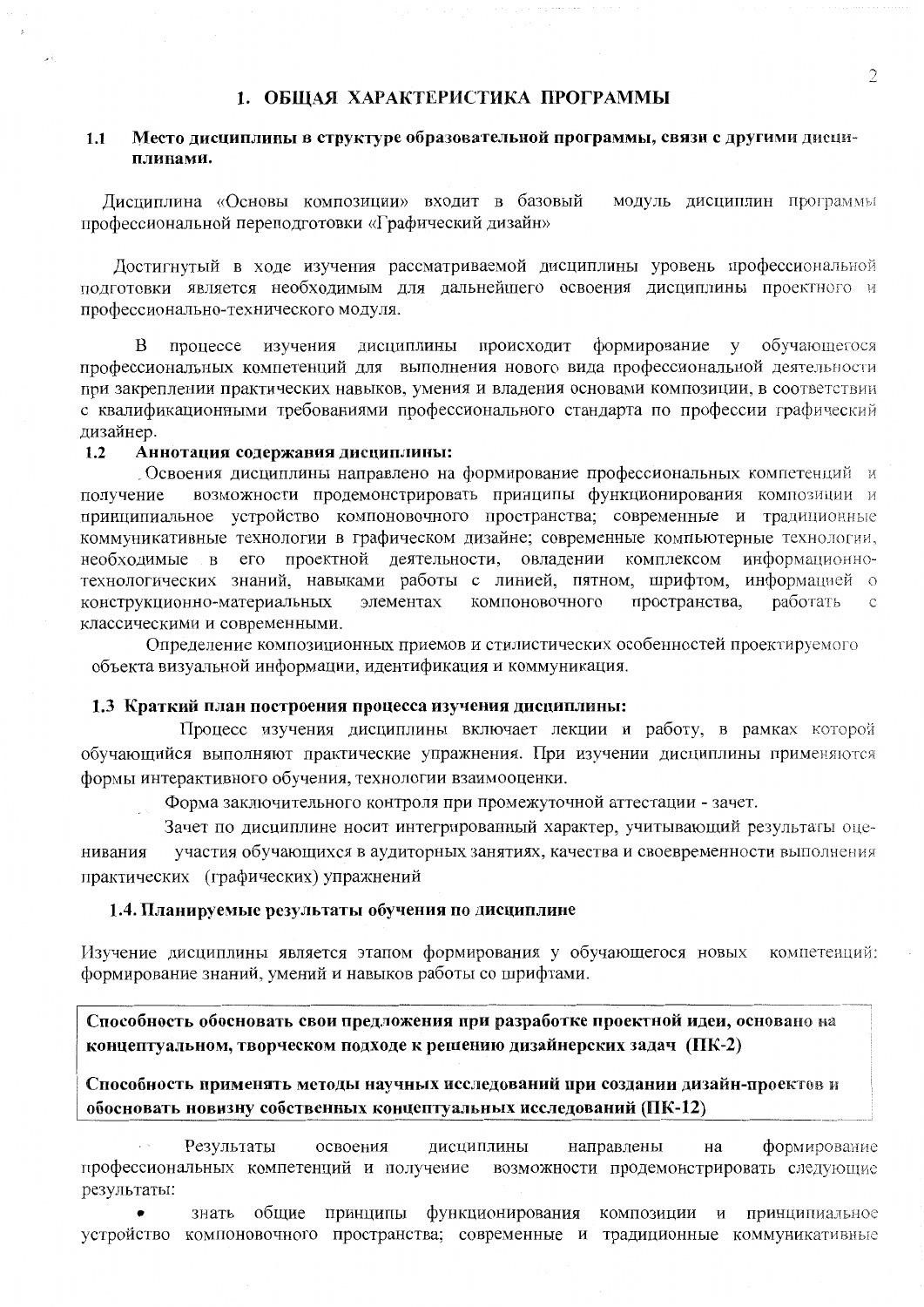технологии в графическом дизайне; современные компьютерные технологии, необходимые в его проектной деятельности:

уметь работать в команде, быть готовым к кооперации с коллегами для выполнения групповых заданий и обсуждения результатов индивидуальных учебных заданий; научно обосновать свои проектные предложения и концептуальные идеи

; уметь грамотно использовать поверхность компоновочного пространства и потенциал креативной композиционной концепции;

владеть комплексом информационно-технологических знаний, навыками работы с шрифтом, информацией о конструкционно-материальных элементах линией. пятном. компоновочного пространства, работать с классическими и современными шрифтовыми гарнитурами

#### 1.5. Объем лиспиплины

Нормативная трудоемкость обучения по данной программе - 24 часов.

#### 2. Содержание дисциплины

#### Тема 1. Вопросы терминологии. Средства создания раппортной и монокомпозиции.

Линеарно-пятновые композиции с различными видами метрических и ритмических сочетаний элементов в черно-белой графике. Статическая и динамическая рапортные композиции на основе природной формы.

Монокомпозиция. Построить 3 композиционных произведения в черно-белой графике на одну из тем: «город», «сезон», «стихия», «материал», «время» произвольного формата с выражением трех различных отношений между элементами и пространством:

1) выявить доминантность элемента,

2) выявить доминантность пространства,

3) единство отношений элементов и пространства.

# Тема 2. Стилизация как метод художественной организации знаковых и живописнографических искусственных систем.

Шрифтовая композиция. Создать графическое изображение плакатного характера из шрифтовых единиц: рекламная листовка, плакат, стикер. Прототипом изображения может быть любой объект бытового назначения, природы или техники.

Стилизация природного объекта: животное, растение. Стилизация проводится по внутреннему или внешнему признаку объекта. В качестве объекта стилизации может использоваться как полный образ прототипа, так и его отдельные части.

# Тема 3. Орнамент в истории и современности.

Сформировать образную структуру иконического знака, выражающего доминирующее свойство объекта-прототипа, отвечающего требованиям организации знаковой формы графического изображения. Сформировать структуру образа знака-индекса с геометрической или структурной пластикой. Сформировать структуру товарного знака для продукта питания но принципу композиции из букв и изображений.

#### Тема 4. Модульная система и комбинаторика.

Разработать модульный элемент на основе квадрата, равностороннего треугольника или ромба, позволяющего заполнить одинаковыми элементами плоскость без просветов фона. На основе плоского модуля разработать три модульно-пространственных элемента. Создать из них: а) варианты комбинаторных рядов, б) объемно-пространственную композицию.

Тема 5. Выразительные средства и законы композиции: пропорции, модуль, контраст, нюанс, тождество, композиционный масштаб.

3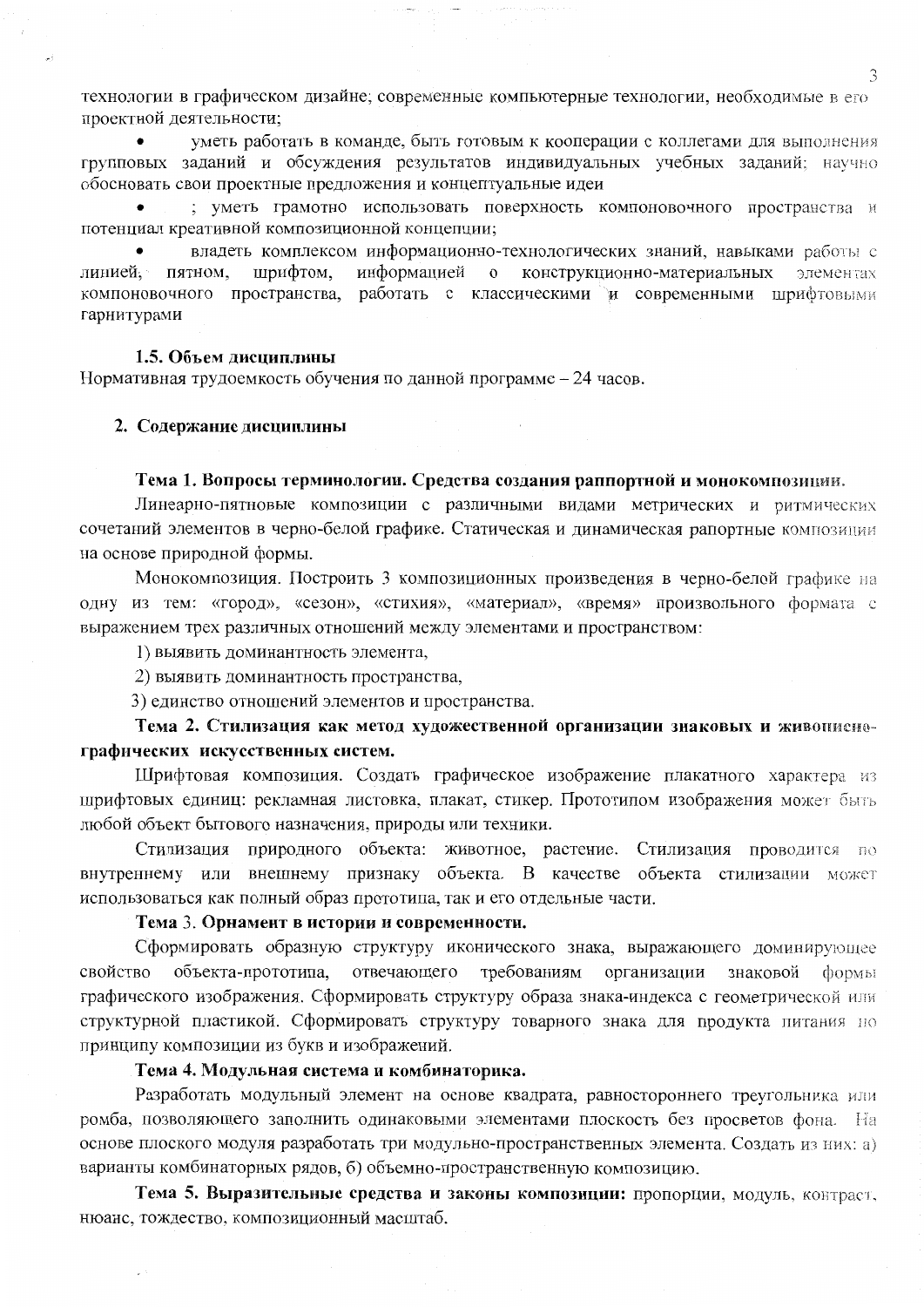Выполнить ассиметричную композицию для рекламного проспекта или афиши, используя природный мотив растительного характера и шрифтовые группы. Использовать в композиции пропорцию «золотого сечения» и средства выразительности «нюанс», «контраст» или «тождество» отношений форм, цвета, ритма, фактуры и т.д.

# Тема 6. Плоскостные и объемные композиции, тектоника, морфология.

Тектоническая форма с использованием ритмического строя конструкции или декора, выполнение объемной формы различного характера восприятия. Построить глубиннопространственную композицию с включением графики:

1) подчеркивающей характер пространственной композиции,

2) изменяющей и обогащающей характер пространственной композиции. Выполнить объемно-пространственную структуру различного характера, изменение характера восприятия формы за счет применения цвета

### 3. РАСПРЕДЕЛЕНИЕ УЧЕБНОГО ВРЕМЕНИ

# 3.1. Распределени часов дисциплины по темам и видам учебного плана

| $N_2$                   | Наименование тем       | Всего          | В том числе    |                | Формы        |
|-------------------------|------------------------|----------------|----------------|----------------|--------------|
| $\mathbf{u}/\mathbf{n}$ |                        | час.           | Лекция         | Практическое   | текущего     |
|                         |                        |                |                | занятие        | контроля     |
|                         |                        |                |                |                | успеваемости |
| 1.                      | Тема 1. Вопросы        | $\overline{2}$ | $\overline{2}$ |                | текущий      |
|                         | терминологии.          |                |                |                | onpoc        |
|                         | Средства создания      |                |                |                |              |
|                         | раппортной и           |                |                |                |              |
|                         | монокомпозиции.        |                |                |                |              |
| $\overline{2}$          | Тема 2. Стилизация как | $\overline{2}$ | $\overline{2}$ |                | текущий      |
|                         | метод                  |                |                |                | опрос        |
|                         | художественной         |                |                |                |              |
|                         | организации знаковых и |                |                |                |              |
|                         | живописно-графических  |                |                |                |              |
|                         | искусственных систем.  |                |                |                |              |
| $\mathfrak{Z}$          | Тема 3. Орнамент в     | $\overline{4}$ | $\overline{2}$ | $\overline{2}$ | текущий      |
|                         | истории и              |                |                |                | onpoc,       |
|                         | современности.         |                |                |                | графическая  |
|                         |                        |                |                |                | работа №1    |
| $\overline{4}$          | Тема 4. Модульная      | $\overline{4}$ | $\overline{2}$ | $\overline{2}$ | текущий      |
|                         | система и              |                |                |                | onpoc,       |
|                         | комбинаторика.         |                |                |                | графическая  |
|                         |                        |                |                |                | работа №2    |
| 5                       | Тема 5. Выразительные  | 6              | $\overline{4}$ | $\mathfrak{2}$ | текущий      |
|                         | средства и законы      |                |                |                | onpoc,       |
|                         | композиции:            |                |                |                | графическая  |
|                         | пропорции, модуль,     |                |                |                | работа №3    |
|                         | контраст, нюанс,       |                |                |                |              |
|                         | тождество,             |                |                |                |              |
|                         | композиционный         |                |                |                |              |
|                         | масштаб.               |                |                |                |              |
| 6                       | Тема 6. Мультимедиа,   | 6              | $\overline{4}$ | $\overline{2}$ | текущий      |
|                         | полиморфная и          |                |                |                | onpoc,       |
|                         | линамическая           |                |                |                | графическая  |
|                         | композиция.            |                |                |                | работа №4    |
|                         | итого                  | 24             | 16             | 8              | Зачет        |

 $\mathbb{S}^1$ 

 $\overline{4}$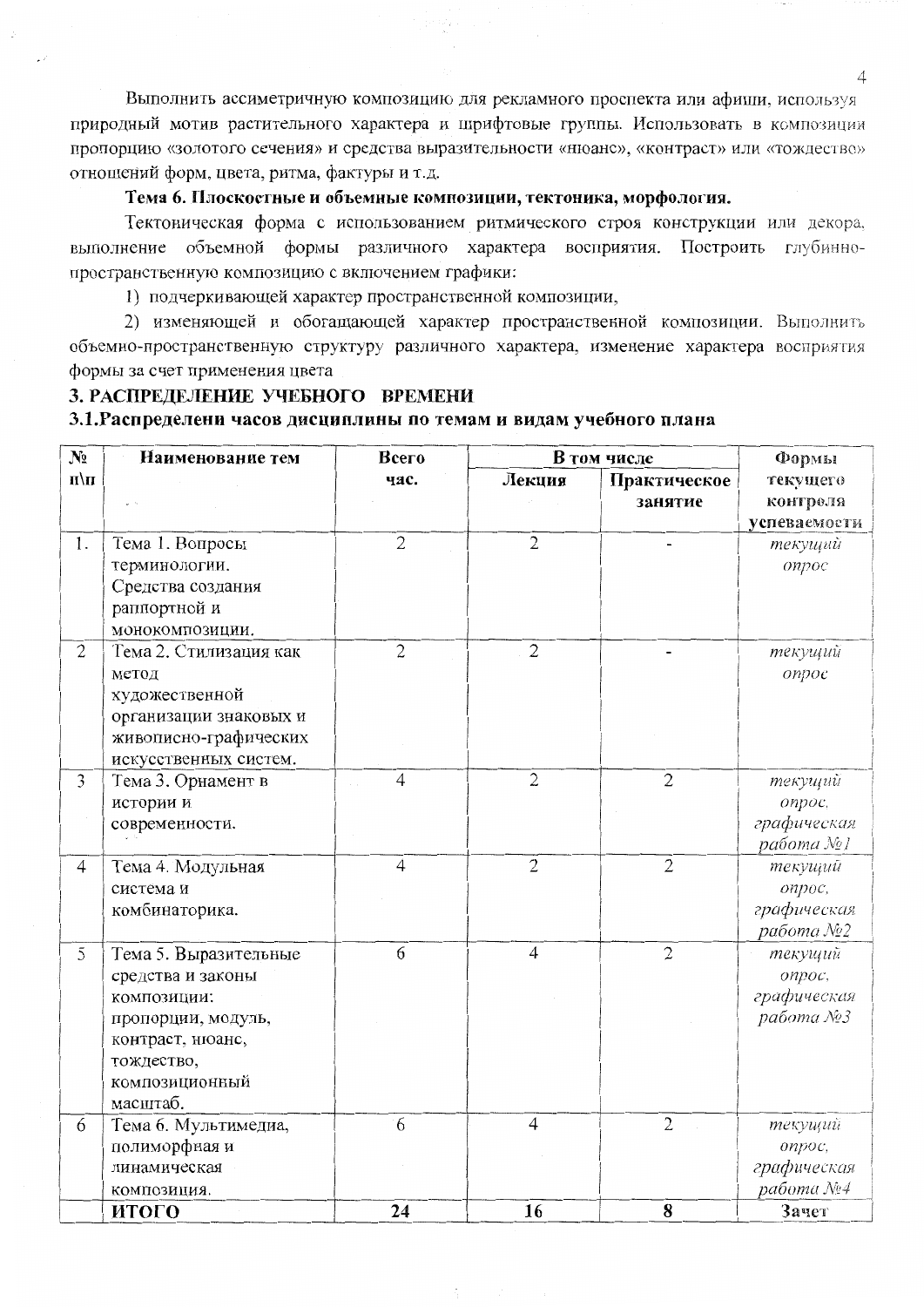# 4. Мероприятия практической работы и текущего контроля

Реализация программы дисциплины «Основы композиции» предполагает использование следующих технологий: традиционные лекционные занятия под руководством преподавателя в аудитории в сочетании с практическими занятиями, интерактивные лекции с разбором конкретных ситуаций.

В учебном процессе используются следующие методы обучения: словесные (индуктивные и репродуктивные), наглядные (дедуктивные и наглядно-поисковые), методы стимулирования к процессу обучения (создание эмоционально-нравственных ситуаций, метод предъявления требований, поощрения и наказания), методы контроля и самоконтроля (обсуждения в группе).

| $N_2$          | № практ.                               | Наименование тем практических    | Формируемые компетенции                             | Количество |
|----------------|----------------------------------------|----------------------------------|-----------------------------------------------------|------------|
| $\pi/\pi$      | работы                                 | работ                            | (или их части)                                      | часов      |
|                |                                        |                                  |                                                     | занятий    |
| 1              | Практич.работа                         | Тема 3. Орнамент в истории и     | Способность обосновать свои                         | 2,0        |
|                | $\mathcal{N}\!\!\mathit{o}\,l$         | современности.                   | предложения при разработке                          |            |
|                |                                        |                                  | проектной идеи, основано на                         |            |
|                |                                        |                                  | концептуальном, творческом                          |            |
|                |                                        | «Разработка орнаментальной       | подходе к решению                                   |            |
|                |                                        | композиции с заданной            | дизайнерской задачи (ПК-2)                          |            |
|                |                                        | коммуникативной функцией в       | Способность использовать                            |            |
|                |                                        | городской среде»                 | информационные ресурсы:                             |            |
|                |                                        |                                  | современные информационные                          |            |
|                |                                        |                                  | технологии и графические                            |            |
|                |                                        |                                  | редакторы для реализации и                          |            |
|                |                                        |                                  | создания документации по                            |            |
|                |                                        |                                  | дизайн-проектам                                     |            |
| $\mathfrak{2}$ | Практич.работа                         | Тема 4. Модульная система и      | 1. Способность обосновать свои                      | 2,0        |
|                | $\mathcal{N}^{\mathcal{Q}}$            | комбинаторика.                   | предложения при разработке                          |            |
|                |                                        |                                  | проектной идеи, основано на                         |            |
|                |                                        | «Разработка графического         | концептуальном, творческом                          |            |
|                |                                        | паттерна на основе               | подходе к решению                                   |            |
|                |                                        | шрифтографической идеи».         | дизайнерской задачи (ПК-2)                          |            |
| 3              | Практич.работа                         | Тема 5. Выразительные средства и | 1. Способность обосновать свои                      | 2,0        |
|                | $\mathcal{N}$ 23                       | законы композиции: пропорции,    | предложения при разработке                          |            |
|                |                                        | модуль, контраст, нюанс,         | проектной идеи, основано на                         |            |
|                |                                        | тождество, композиционный        | концептуальном, творческом                          |            |
|                |                                        | масштаб.                         | подходе к решению                                   |            |
|                |                                        |                                  | дизайнерской задачи (ПК-2)                          |            |
|                |                                        |                                  | 2. Способность использовать                         |            |
|                |                                        | «Разработка графической идеи     | информационные ресурсы:                             |            |
|                |                                        | по заданной теме в условиях      | современные информационные                          |            |
|                |                                        | ограничения выразительных        | технологии и графические                            |            |
|                |                                        | средств»                         | редакторы для реализации и                          |            |
|                |                                        |                                  | создания документации по<br>дизайн-проектам (ПК-12) |            |
| 4              | Практич.работа                         | Тема 6. Мультимедиа,             | 1. Способность обосновать свои                      | 2,0        |
|                | $\mathcal{N}\!\!\mathit{o}\mathcal{A}$ | полиморфная и линамическая       | предложения при разработке                          |            |
|                |                                        |                                  | проектной идеи, основано на                         |            |
|                |                                        | КОМПОЗИЦИЯ.                      | концептуальном, творческом                          |            |
|                |                                        |                                  | подходе к решению                                   |            |
|                |                                        | «Разработка концепции            | дизайнерской задачи (ПК-2)                          |            |
|                |                                        | динамической (полиморфной)       | 2. Способность использовать                         |            |
|                |                                        | композиции с заданной            |                                                     |            |

# 4.1. Примерные темы практических занятий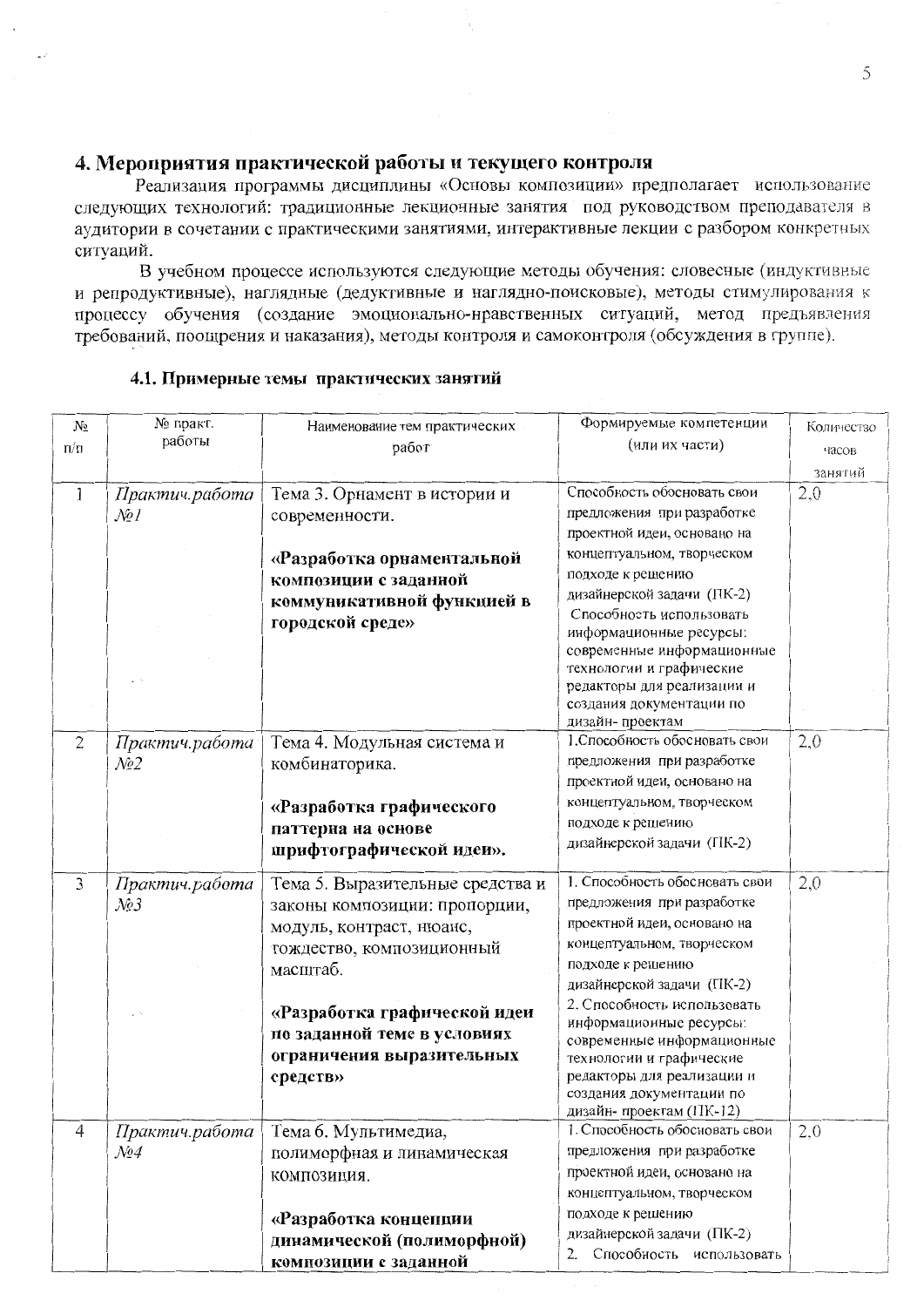| - 1   | коммуникативной функцией в<br>рамках ограниченного<br>контента». | информационные<br>ресурсы:<br>современные информационные<br>графические<br>технологии и<br>для реализации и<br>редакторы<br>создания документации<br>ПO<br>дизайн-проектам (ПК-12) |     |
|-------|------------------------------------------------------------------|------------------------------------------------------------------------------------------------------------------------------------------------------------------------------------|-----|
| итого |                                                                  |                                                                                                                                                                                    | 8,0 |

# 4.2. Интерактивные формы проведения занятий по дисциплине

Таблина 3

| $N_2$     | Раздел/Тема                             | Методы интерактивного | Кол-во |
|-----------|-----------------------------------------|-----------------------|--------|
| $\Pi/\Pi$ |                                         | обучения              | час.   |
| 1.        | Тема 2. Стилизация как метод            | Интерактивная лекция. | 1.0    |
|           | художественной организации знаковых и   |                       |        |
|           | живописно-графических искусственных     |                       |        |
|           | систем.                                 |                       |        |
| 2.        | Тема 5. Выразительные средства и законы | Интерактивная лекция. | 1.0    |
|           | композиции:                             |                       |        |
|           | пропорции, модуль,                      |                       |        |
|           | контраст,<br>нюанс,<br>тождество.       |                       |        |
|           | композиционный масштаб.                 |                       |        |
|           | Bcero:                                  |                       | 2,0    |

### 4.3. Контрольные вопросы

- 1. Назовите основные художественные средства построения композиции.
- 2. Назовите свойства и качества композиции.
- 3. Графика, как средство передачи смысловой информации на плоскости.
- 4. Точка, как графический акцент; линия, как средство направления взгляда, пятно (тон), как средство заполнения плоскости. Мягкие и жесткие линии и пятна.
- 5. Цвет. Физические свойства, композиционные свойства, характеристики цвета. Гармонические соотношения цветов, цветовой круг. Психо-физиологическое, психо-эмоциональное, образноэстетическое воздействие цвета. Формальная композиция «Три вида воздействия цвета».
- 6. Раскажите о значении шрифта в композиции. Примеры использования в визуальных искусствах.
- 7. В каких случаях в композиции применяется псевдопластика: имитация текстуры, фактуры, рельефа и др.
- 8. Значение света в композиции. Свет искусственный и естественный, световая моделировка, направленность. Шрифтовая композиция с имитацией световой моделировки.
- 9. Назовите основные средства гармонизации художественной формы. Примеры использования в визуальных искусствах.
- 10. Нюанс-контраст, тождество-полярность. Виды контраста.
- 11. Статика-динамика. Зрительно статические и динамические формы. Основные виды статических и динамических форм.
- 12. Симметрия-асимметрия. Главная ось, зеркальная, осевая, винтовая симметрия. Равновесие.
- 13. Метр-ритм. Порядок расположения частей композиции равномерный и неравномерный, резкий и плавный, встречной и параллельной направленности.
- 14. Отношения-пропорции. Золотое сечение. Модуль. Размер-масштаб. Абсолютная и относительная величина. Числовой и композиционный масштаб, соразмерность и сомасштабность.
- 15. Назовите основные принципы композиционно-художественного формообразования.
- 16. Рациональность. «Единство в многообразии». Утилитарная, конструктивная, эргономическая, экономическая, психологическая и художественная составляющие дизайн-формы.
- 17. Тектоничность. Соответствие формы конструкции.
- 18. Структурность. Соподчиненность элементов композиции. Главные и второстепенные элементы.
- 19. Гибкость. Комбинаторика. Способность к развитию и сохранение целостности. Модификация.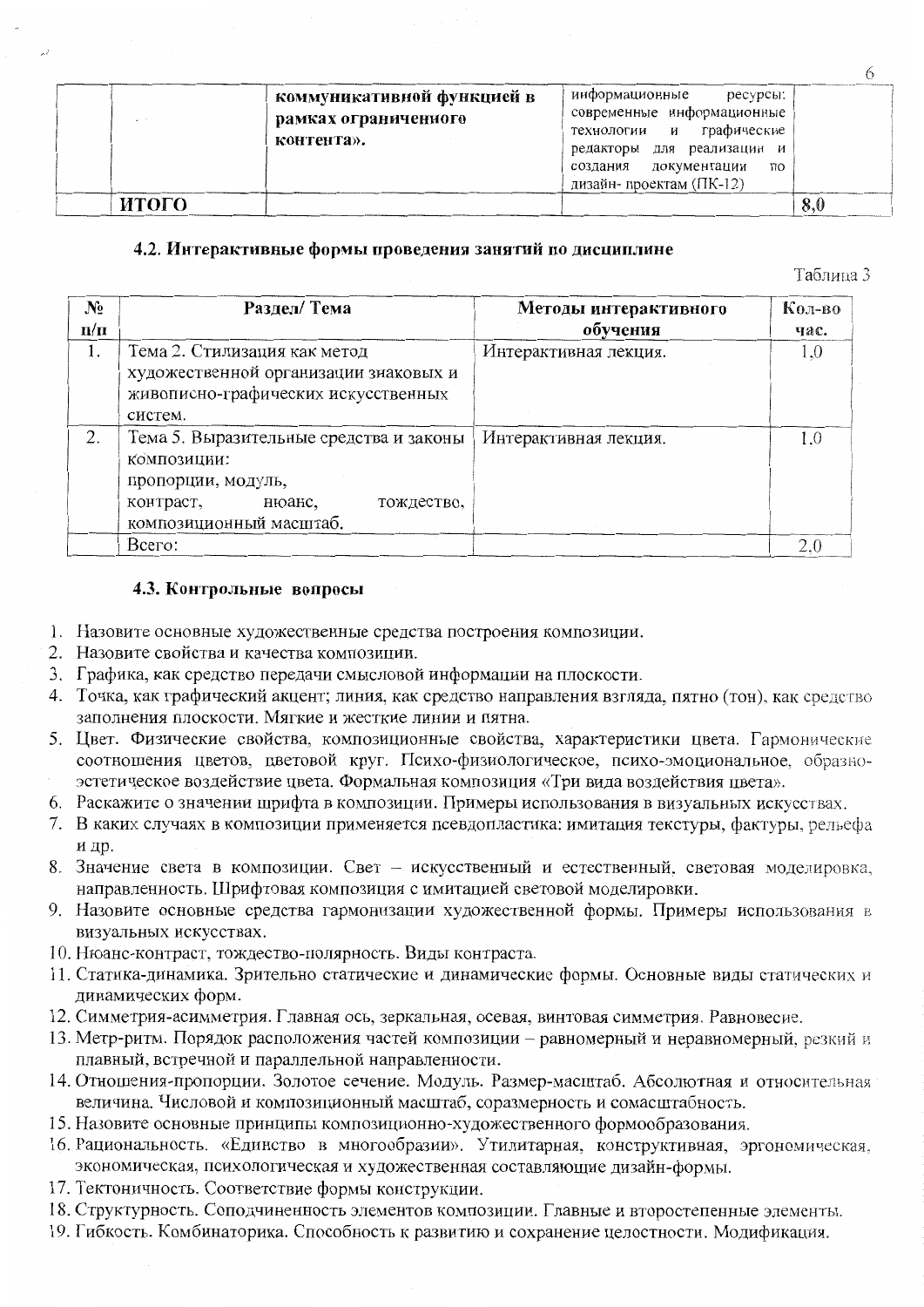- 20. Органичность. Природные формы и закономерности их развития. Примеры использования в визуальных искусствах.
- 21. Образность. Выявление художественного характера формы. Условность дизайн-образа. фунциональная обусловленность, материальное воплощение, время.
- 22. Целостность. Процесс гармонизации формы. Общий характер, согласованность, системность.
- 23. Что такое равновесие и для чего оно нужно при создании образа в композиции? Примеры использования в визуальных искусствах.
- 24. Ритмический повтор в композиции. Метрический повтор в композиции.
- 25. Раскройте понятие стиля и основные приемы стилизации.
- 26. Расскажите об исторических закономерностях развития формы. Примеры использования в визуальных искусствах.
- 27. Расскажите о пропорциях и пропорционировании в композиции.
- 28. Раскройте понятие «контраста» и «нюанса» в плоскостной и объемной композиции.
- 29. Расскажите о гармонической целостности и образности формы. Статичность и динамичность формы. Примеры использования в визуальных искусствах.
- 30. Расскажите об объемной композиции. Приведите примеры.
- 31. Расскажите о знаковых системах визуальных композиций.
- 32. Объемно-пространственная композиция. Примеры использования в визуальных искусствах.
- 33. Расскажите о приемах трансформации плоскости. Примеры использования в визуальных искусствах.
- 34. Раскройте понятия «фактуры» и «текстуры». Примеры использования в визуальных искусствах.
- 35. Модульность и комбинаторика. Примеры использования в визуальных искусствах.
- 36. Стилизация орнамента и знаковых систем.
- 37. Роль контраста и нюанса в дизайне, архитектуре и других видах современного искусства.
- 38. Значение в композиции соподчиненности целого и его частей. Примеры использования в визуальных искусствах.
- 39. Приведите примеры и поясните, какими методами решается проблема целостности образа в визуальных искусствах.
- 40. Расскажите о характерных особенностях статической композиции.

# 5. МАТЕРИАЛЬНО-ТЕХНИЧЕСКОЕ ОБЕСПЕЧЕНИЕ ДИСЦИПЛИНЫ

### Основная литература

- 1. Желондиевская Л. В. Эмоции графики. Изобразительные и выразительные возможности графических техник: учеб. пособие Л. В. Желондиевская, Е. С. Чуканова. - М.: Квадрига, 2009. -96 c.
- 2. История графического дизайна: учеб. пособие / Н. Л. Кузвесова. Екатеринбург: Архитектон, 2015. - 108 с. - Режим доступа в ЭБС "Унив. б-ка online": http://biblioclub.ru/index.php?page=book&id=455462
- 3. Трошина Г. В. Трехмерное моделирование и анимация: учеб. пособие . Новосибирск: НГТУ, 2010. - Режим доступа: http://biblioclub.ru/index.php?page=book&id=229305&sr=1
- 4. Ульрих К. Интерактивная Web-анимация во Flash М.: ДМК Пресс, 2010. Режим доступа: http://biblioclub.ru/index.php?page=book view&book id=130237
- 5. Флеминг Б. Методы анимации лица. Мимика и артикуляция. М.: ДМК Пресс, 2007. Режим доступа: http://biblioclub.ru/index.php?page=book&id=132134&sr=1
- 6 Макарова Т. В. Основы информационных технологий в рекламе: учеб. пособие / Т. В. Макарова, О. Н. Ткаченко, О. Г. Капустина; под ред. Л. М. Дмитриевой. - М.: ЮНИТИ-ДАНА, 2014. - 271 с.: ил. – Режим доступа: http://biblioclub.ru/index.php?page=book&id=116634&sr=1
- 7 Графический дизайн. Современные концепции : учеб. пособие / под ред. Е. Э. Павловской. М. : Юрайт, 2017. - 183 с. — Режим доступа: www.biblio-online.ru/book/5CF926E6-F85E-4BC7-8AA5-1F51608D8883.
- 8 Барышников Н. В. Основы профессиональной межкультурной коммуникации: учебник / Н. В. Барышников. - М. : Вузовский учебник : ИНФРА-М, 2014. - 368 с. - Режим доступа: http://znanium.com/catalog.php?bookinfo=408974